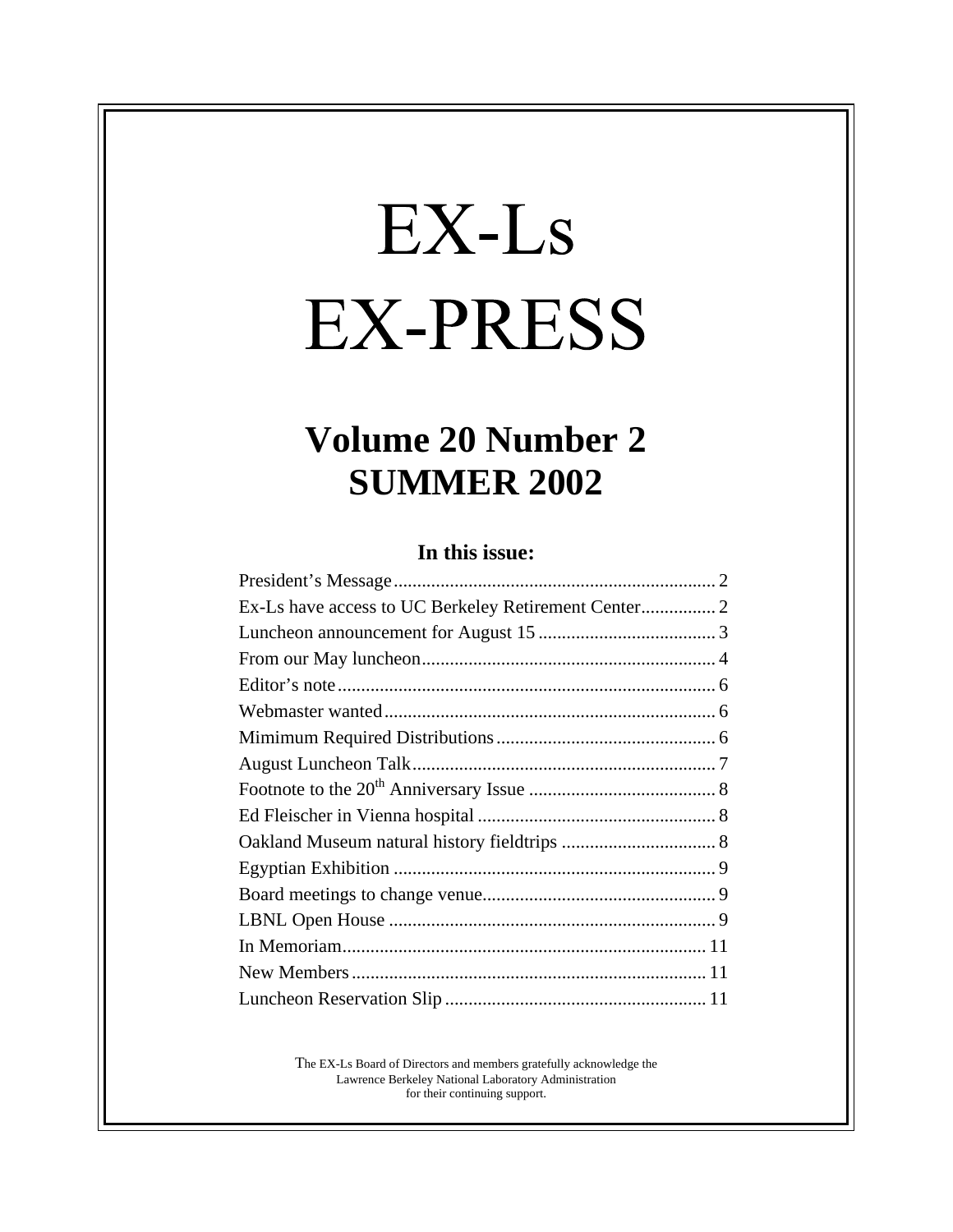Volume 20 #2: Summer 2002 (Published July 2002)

#### **PRESIDENT'S MESSAGE Bob Birge**

Good News! The Lab has made it possible for retirees from the Lab to participate in all of the activities of the UCB Campus Retirement Center. This was made possible by the work of Richard Takahashi of Human Resources and Sally Benson, new head of Facilities, working with Shelley Glazer of the Retirement Center. Money to facilitate this has been approved by the Lab Administration for a one year pilot try. One of the more interesting activities put on by the Retirement Center is their "Learning In Retirement" program, whereby Professors in various subjects give lectures, either one hour or sometimes several lectures over several days on current research or other interesting subjects. The Center also provides administrative support for the two campus retirement groups, the Retirement Association at Berkeley for staff, (UCRAB), and the UC Berkeley Emeriti group for Faculty. Each of these groups organizes activities of its own. The Center policies are overseen by a Policy Board, of about 10 members, including representatives from the Presidents and Regents Retirees' Association, UCB's two retirement associations, the Academic Senate Committee on University-Emeriti Relations, the Chancellor's office, a number of at-large members, and now me from the EX-Ls. I attended the meeting on May  $8<sup>th</sup>$  for the first time.

Shelley Glazer, Richard Takahashi, Dave Stevens, & Bob Birge, from left, discussing the relationship between the EX-Ls and the UC Campus Retirement Center. More pictures can be viewed at the Lab's photo site: <http://www-library.lbl.gov/teid/> tmPhoto/clients/26932\_kolb/index.html

#### **Ex-Ls now have access to the UC Berkeley Retirement Center**

By now you all should have received your first issue of *Center Piece*, the Retirement Center's quarterly newsletter as well as a letter from



LBNL Benefits Manager Richard Takahashi announcing the program and providing a partial list of services available. To take advantage of some of these services, it is necessary to obtain a Retirement Center ID Card, which can be obtained from the Center (2 Boalt Hall #7200, Berkeley CA 94720-7200). (Your LBNL Retiree's badge will NOT serve as a substitute for the Center ID.) If you did not receive either the *Center Piece* or Mr. Takahashi's letter, please contact the Center or Richard directly. (The Center's address is given above; their phone number is 510-642-5461; e-mail is ucbrc@uclink4.berkeley.edu; Richard Takahashi's access points are RKTakahashi@LBL.gov, 510-486-7285, Lab Mailstop 967-0600.)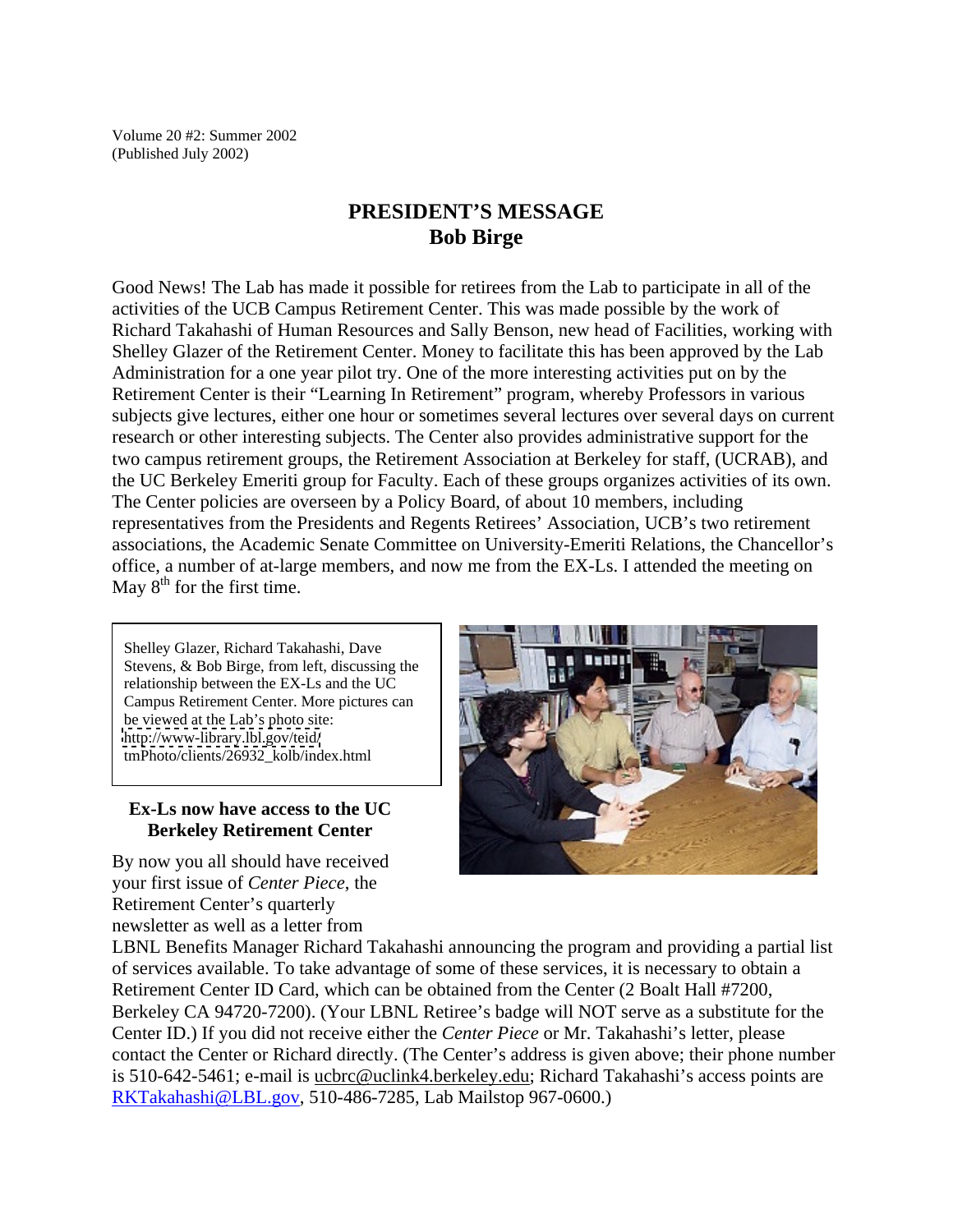

### **2002 Summer Lunch**

| Date:           | Thursday, August 15, 2002                                                                                                                                                   |
|-----------------|-----------------------------------------------------------------------------------------------------------------------------------------------------------------------------|
| Where:          | <b>Spenger's Fresh Fish grotto</b><br>1919 Fourth St.<br><b>Berkeley</b>                                                                                                    |
| Time:           | No-host Bar: 11:30 AM<br>Lunch Served: 12:00 Noon                                                                                                                           |
| <b>Speaker:</b> | Linda Schneider, Lawrence Hall of Science                                                                                                                                   |
| Subject:        | Forces that shaped the Bay Area Roadshow                                                                                                                                    |
| Menu:           | Bay Shrimp Louie Salad (with cup of chowder)<br>Parmesan Petrale Sole w/ Lemon Caper Butter (with dinner salad)<br>Flatiron Steak w/mushroom demi-glaze (with dinner salad) |
| Cost:           | \$18 per person (PREPAID)                                                                                                                                                   |
|                 | Reservations: Payable to EX-Ls. Send to Inge Henle<br>820 Villa Lane #3<br>Moraga, CA 94556                                                                                 |
|                 | Spenger's management policy makes it                                                                                                                                        |

**absolutely imperative that they receive reservations by August 9, 2002** 

**(Reservation slip on last page)**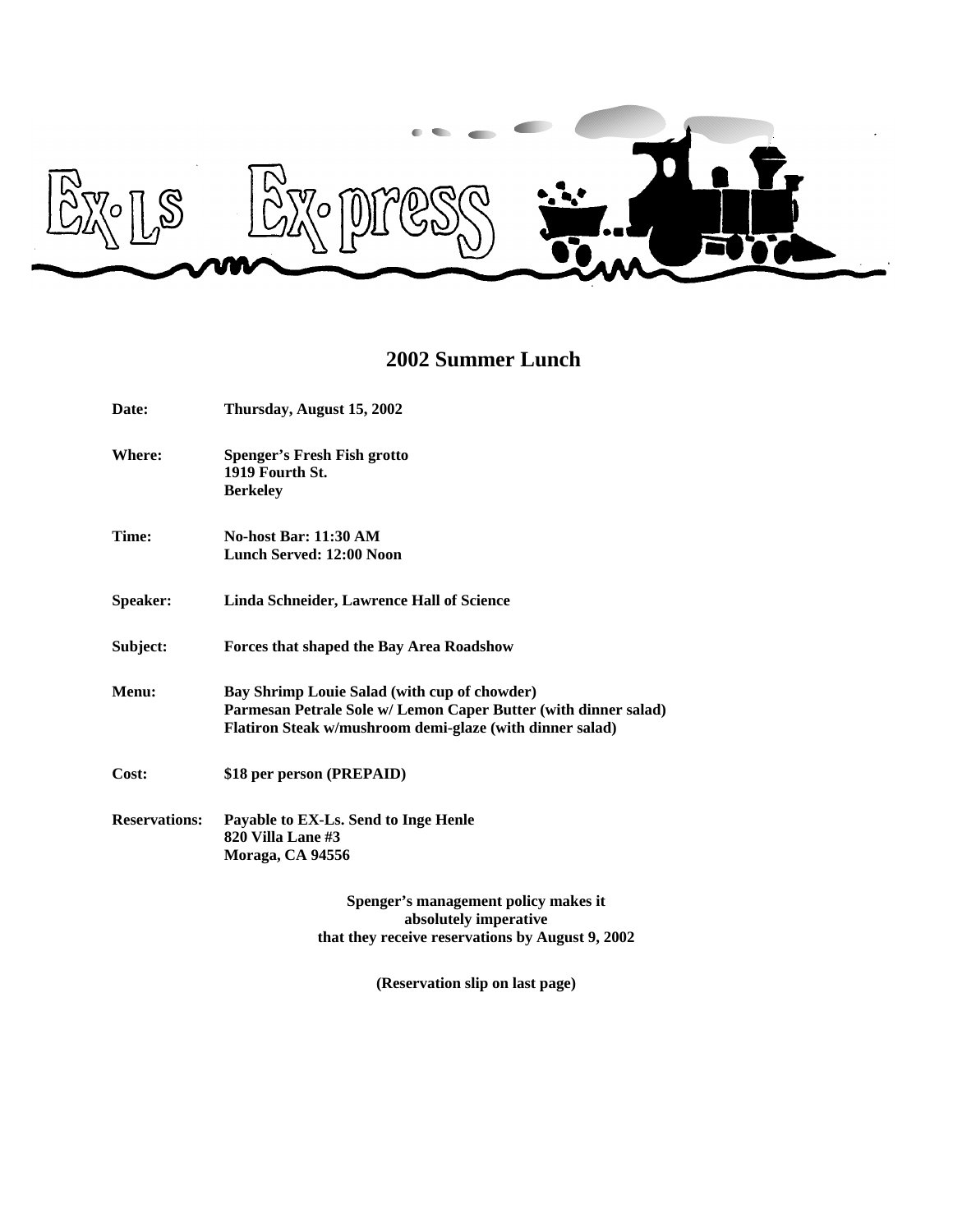#### **From our May lunch**

*Reported by Bob Fulton, EX-Ls VP #1*: The speaker for our May 16, 2002, luncheon was Mike Whiteside, CalTrans Supervising Bridge Engineer, who gave us a very informative and interesting talk on "The Bay Bridge East Span Replacement Project." A graduate of UC Davis and a registered civil engineer, Mike has been with CalTrans for 13 years and is presently Acting Specifications, Estimates and Schedule Manager for the Bay Bridge East Span Replacement Project.

He reviewed all the projects involved in the seismic retrofit of the Bay Bridge and its approaches, and then focused on the east span, a completely new single tower suspension bridge and causeway that will replace the existing cantilever bridge going from the Oakland toll plaza to Yerba Buena Island. Presently in the early stages of construction on the north side of the present bridge, both directions of traffic on the new bridge will be at the same level, with the cables of the suspension structure between them. The new span will include a pedestrian and bicycle pathway along the south side of the eastbound roadway. (Unfortunately for bicycle commuters, however, there are no plans to add such a feature to the west span.) The official cost estimate for the complete Bay Bridge East Span Replacement Project is \$6.2 billion, with a seven year construction schedule.

Mike had all us old mechanical engineers excited with his talk of "shear panels" and "selfloading suspension structure" and "plastic deformation." The only problem was that everything was dimensioned in the metric system. These CalTrans guys are very up-to-date.

He talked about the architectural issues in the design of the bridge and its accessories, demonstrating how many of the smaller components of the bridge echoed the form of the suspension tower. He also pointed out many of the problems of building a bridge onto Yerba Buena island with its historic structures, Coast Guard activities, and Willie Brown's girlfriend's dog. He spent some time describing how the new bridge would be tied into the existing tunnel through Yerba Buena island with as little disruption to traffic as possible. The present plan calls for working only six hours on weekend nights to complete the tie-ins. This adds as much as two years to the schedule compared to closing the bridge, for example, for two complete weekends.

Mike's presentation had excellent visuals, with many computer-generated maps and images of the bridge structure, including a virtual trip across the span. You can get more information on this CalTrans project on the web at *[www.dot.ca.gov/dist4/eastspans/index.html](http://www.dot.ca.gov/dist4/eastspans/index.html)*.

*From Roving Correspondent Shirley Ashley, EX-Ls Secretary*: Virginia Cherniak was introduced - everyone was so glad to see her. She was a charter member of the EX-Ls, the first secretary, first newsletter production typist and in 1987 she served as President. She received an enthusiastic greeting from all in attendance and we are glad that member Bob Meuser persuaded Virginia to attend after such a long absence from these events. Other charter members introduced were Bill Bigelow (another early president), Elmer Kelly, and Frank Garnier. Frank was the first treasurer and served in that office until Bud Larsh took over in 1996. They also received a rousing cheer from the audience.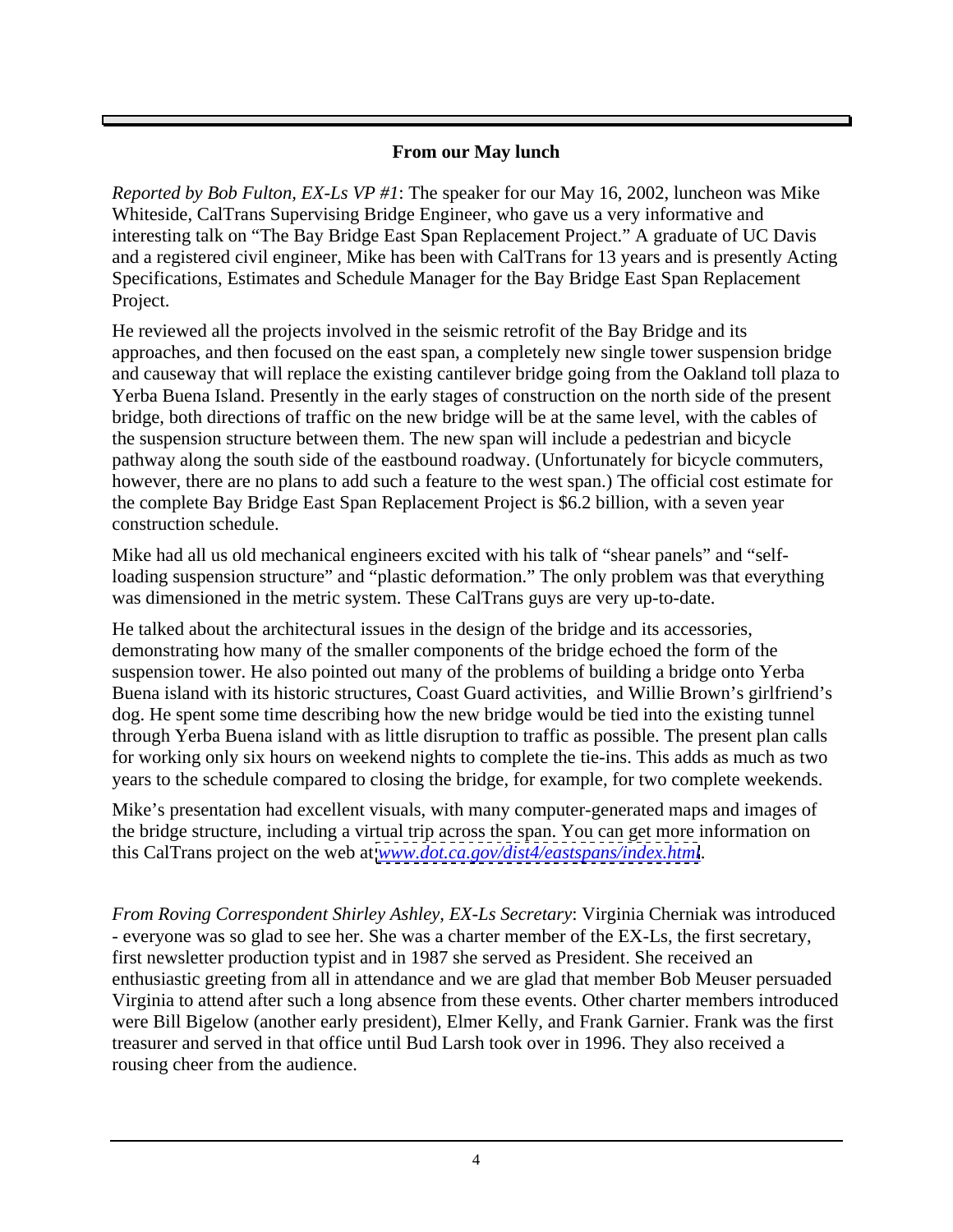When Secretary Ashley circulated around the room trying to find out "what's happening" to members she learned the following: Chet Cernac reported that he and his brother went to Arizona to attend the Giants Spring Training Camp - he said they had a super time. Ed Reioux had been surprised when he ran into an old friend who has not yet joined the ranks of the EX-Ls, Ann Fleming. She worked many years in the Director's Office and is still at the Laboratory in another department. Don Blackman and his wife flew to their daughter's wedding in New Hampshire and promised to send a report on the trip. Mrs. Victor Henri (Chris) said that Howard and Bettie Heath were not able to attend the luncheon as they are staying with their daughter in Newport Beach - probably for several more months. Howard is also a charter member who rarely misses the luncheons.

Jo Morris who sat at my table with her husband Bob commented that they have both enjoyed Bob Fulton's informative descriptions of the presentations given by our speakers. Discussions at the round tables were lively and cozy due to the fact that this time the luncheon was held in the smaller room at Spenger's and the seating arrangement (10 at each table instead of 8) was awkward. The waiters are to be complimented for getting in and out between tables to serve…it did not appear to be easy.

The folks lucky enough to win the three door prizes were Bill Gilbert, who chose a very mysterious box…when asked what he received he showed the handsomely wrapped package and replied "Think I'll save it and put it under the Christmas tree"; Nylan Jeung who picked up the bottle of Kaluha; and Ken Mirk, who got the Irish Cream.

*Luncheon Attendees:* Maxine Adams **Maxine Adams** Andy DuBois **Solution** Jo & Ed Lundberg Al Amon **Bill & Wally Everette** John & Priscilla Magee John Anderson **Fritz** & June Marg **Polly & Ed Fleischer** Fritz & June Marg Shirley Ashley **Bob Fulton** Bob Fulton **Bob Meuser** Bob Avery **Example 3** Frank & Maxine Garnier **Bob Miller** Bob Miller Bill Baker Bill Gilbert Ken Mirk Winnie Baker **State Example 2** Lee Glasgow **State 2 Vick & Nancy Montova** Josephine Barrera **I** Jim Haley Robert & Jo Morris Tom Beales **The Example 19 South Lines Contains Containers** Bob Mortiboy Bill Bigelow Victor & Christine Henri Charles Ogden Gene & Myrna Binnall Roger Hughes Conway Peterson Bob & Elizabeth Birge Mylan Jeung Terry Powell Don & Yvonne Blackman Robert & Barbara Don Prestella Igor Blake **International Community** Ellie & Gwen Ralph Thomas Bowen Elmer & Elizabeth Kelly Lou & Rita Reginato Dick Burleigh Rod Byrns Chet Cernac **Bud Larsh** Bud Larsh **Ben Shuey** John & Ginnie Chin Winifred Corniea & guest John & Barbara Lax Dave Stevens Per & Eleanor Dahl

Gary Schleimer Bill & Jean Dolter **Katherine Lucas** Andy DuBois **Solution** Jo & Ed Lundberg Bill & Wally Everette John & Priscilla Magee Polly & Ed Fleischer Fritz & June Marg Bob Fulton Bob Meuser Frank & Maxine Garnier Bill Gilbert Lee Glasgow **Example 2** Vic & Nancy Montoya Jim Haley Robert & Jo Morris Inge Henle Victor & Christine Henri Charles Ogden Roger Hughes **Conway Peterson** Nylan Jeung Robert & Barbara Elmer & Elizabeth Kelly Lou & Rita Reginato Al Kleven Ralph Kujala Bud Larsh **Ben Shuey Ben Shuey** Ted & Lynn Lauritzen John & Barbara Lax Dave Stevens Branko Leskovar Ken Lou Fred Vogelsberg Katherine Lucas **Example 2018** 

Kaufmann **Ellie & Gwen Ralph** Jo & Ed Lundberg John & Priscilla Magee Fritz & June Marg Bob Meuser Bob Miller Ken Mirk Vic & Nancy Montoya Robert & Jo Morris Bob Mortiboy Charles Ogden Conway Peterson Terry Powell Don Prestella Ellie & Gwen Ralph Lou & Rita Reginato Ed Reioux Clay Sealy Ben Shuey Elmer Silva Dave Stevens Marilyn Taylor Fred Vogelsberg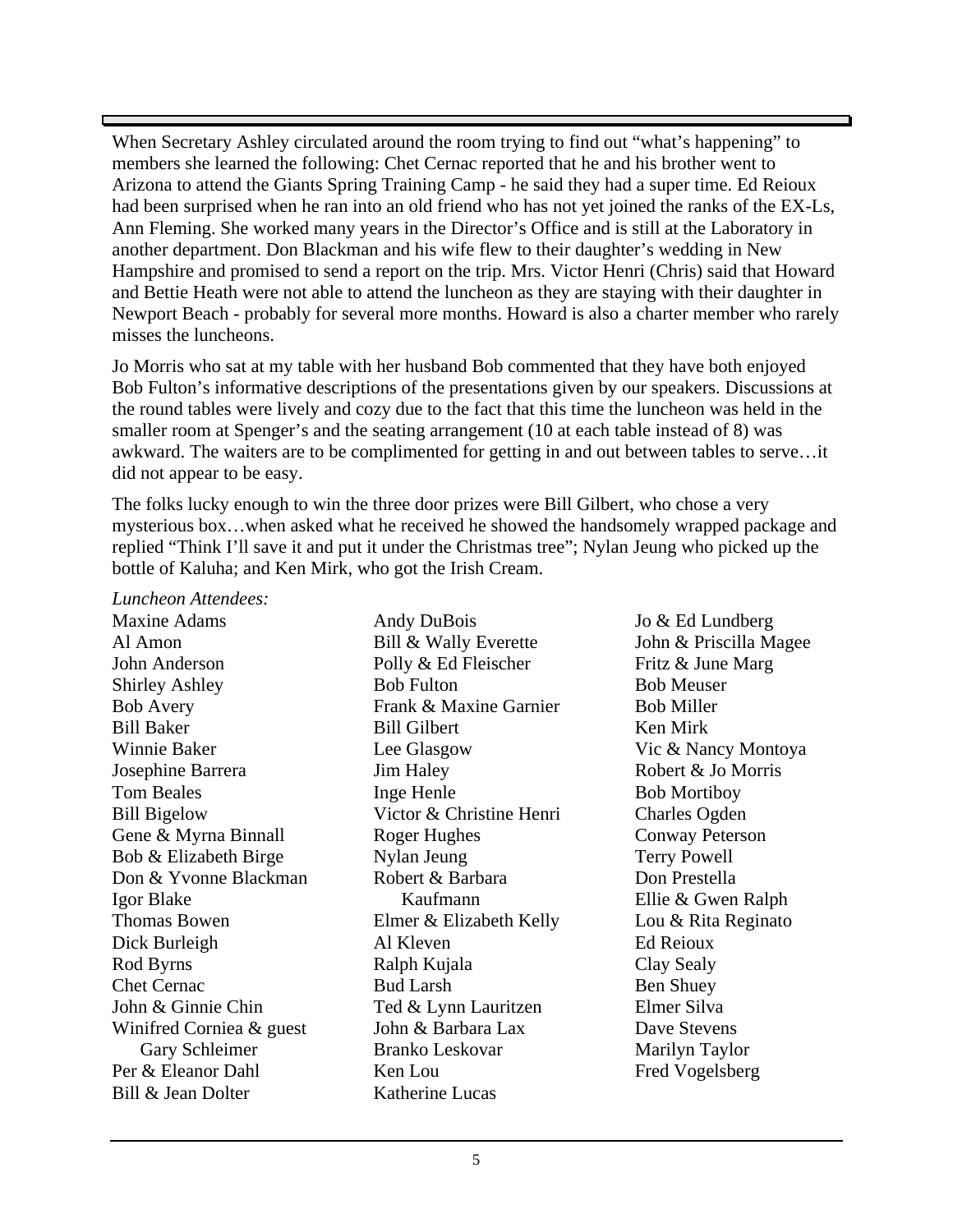#### **Editor's Note**

As many of you have heard, Tané and Shirley have passed the editorial reins along to me, and I hope to continue to provide an interesting and informative newsletter. This cannot be done without your help, and in this space I shall, from time to time, have some fairly specific requests. To begin with, I need your ideas about what you would like to see in the Ex-Press. The EX-Ls is a group of people who accomplished great things during their professional lives; surely not all have withdrawn into golf and tourism in their retirement. What else interests you? What would you like to read about? Who has taken up a second (or third) career that you'd like to tell us about? Who has hobbies that are a bit out of the ordinary? Who does volunteer work? Could you use more volunteers? Who reads books? What do you read? What do you recommend? Who writes books? As we saw in May, not all the interesting speakers are from the Lab…what other topics are you interested in? Have you suggestions about speakers? Please let me know what you would like to see in the Ex-Press or send me an article or an idea for one. E-mail is preferred (stevens@LMI.net) or snail-mail to Dave Stevens, 1107 Amador Ave, Berkeley, CA 94707, or even telephone (510-524-2904). Thanks—

dfs

#### **Webmaster Needed**

The Lab has graciously granted some space on their website in the "Our Workplace" section, but our pages are sadly out of date. We need someone bring our pages up-to-date and keep them current. If you are interested, please contact me at stevens@lmi.net.

dfs

#### **Minimum Required Distributions**

If you are like me, and have recently reached or are approaching "the year in which you become 70-and-a-half", you may have found the process for dealing with Minimum Required Distributions (MRDs) from UC accounts to be somewhat less than a model of clarity. Using my own experience as a basis I have put together a starter list of questions and answers that I hope will save some of you from some of the frustrations I experienced. (The answers were supplied by Adrian Harris, UCLA Vice Chancellor - Planning, retired. He is currently a volunteer on financial matters and estate planning at the UCLA Emeriti/Retiree Relations Center.) If you have other questions, please pass them along to me (Dave Stevens, 1107 Amador Ave, Berkeley 94707 or stevens @LMI.net) and I will try to find answers and publish them in a future Ex-Press.

Q. Where can I find a schedule of the factors I should use to determine my MRD from each account?

A. The Office of the President (OP) should be providing that information to you. However, there has been a change in the IRS life expectancy tables, as of April 17 of this year, and OP will not use the new tables until next year, because of the amount of effort required to make the change. The latest info on IRAs and tax deferred accounts is available on the following website: [www.irahelp.com](http://www.irahelp.com), published by Ed Slott. Check it out; it is very informative and helpful.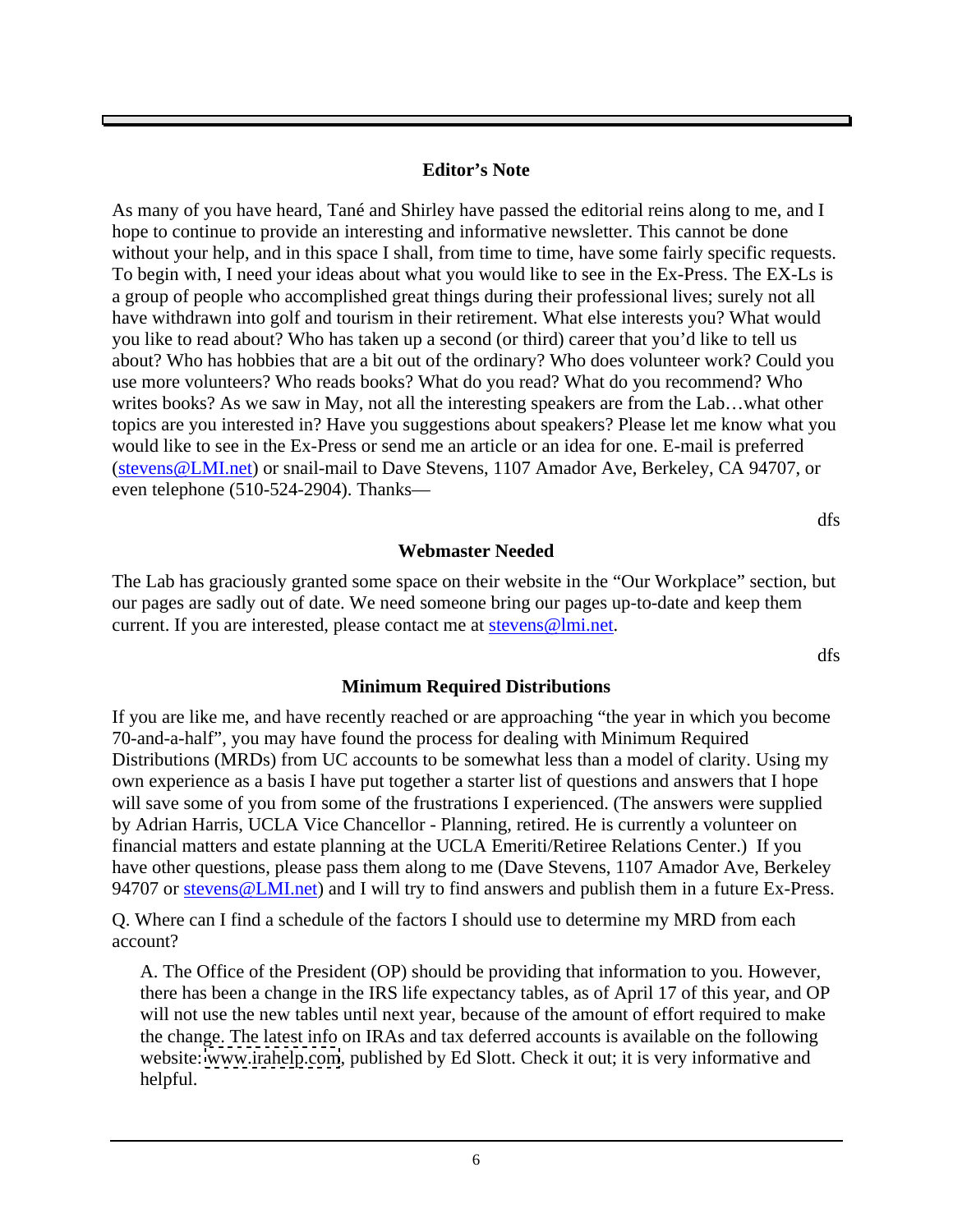Q. I understand that the MRD rule applies to each separate account. Which of the following are considered to be separate accounts: 403(b), Defined Contribution (DCA) pre-tax, DCA after tax?

A.There are some different rules which apply to such withdrawals, by type. For example, the balance in your 403(b) account as of the end of 1986 is not included in the computation until you reach the age of 75. Separate accounts would be: 403(b); DCA pre-tax; DCA after-tax; and IRAs.

Q. Are different funds within these accounts (e.g., Equity Fund, Savings Fund) considered to be separate accounts?

A: No; different funds within these accounts would not be considered to be separate accounts. The default is to take proportional withdrawals from each fund within the account; if you wish to apportion the withdrawal differently you will need to specify the specific sub accounts from which you want your distributions taken. (Typically you would specify the sub-account(s) earning the least.)

Q. May I use multiple withdrawals to make a single MRD?

A. I believe you can, as long as you and OP are communicating, and they are working with you rather than against what you are attempting to do.

Q. How do I inform the University that a withdrawal is intended to be part of an MRD?

A. All withdrawals made would be considered in computing any additional amounts that would be needed to meet the MRD. Again, it is best to communicate directly with OP regarding what you want to do and how you expect to accomplish your plan.

Q. How can I prevent the University from making an automatic MRD before I am ready for it?

A. Again, you need to communicate with OP. They are charged with assuring that the plan is not jeopardized by a failure to comply with all IRS regulations, including those dealing with MRDs.

Q. You mention communicating with OP; specifically to whom within OP should I take questions on these matters?

A. Start with Customer Service (1-800-888-UCOP). They will refer you to the correct person if they are unable to help you personally. If you have any problems with Customer Service, speak with Joe Lewis (510-987-0788), who is responsible for that function.

#### **August Luncheon Talk**

Our August 15th luncheon talk will be "Forces That Shape the Bay Roadshow"

Linda Schneider, Lawrence Hall of Science Marketing Director, will discuss the new LHS outdoor exhibit on how nature's sculpting tools formed the San Francisco Bay. Linda will tell the story of "Forces That Shape the Bay" and the forces that shaped the exhibit.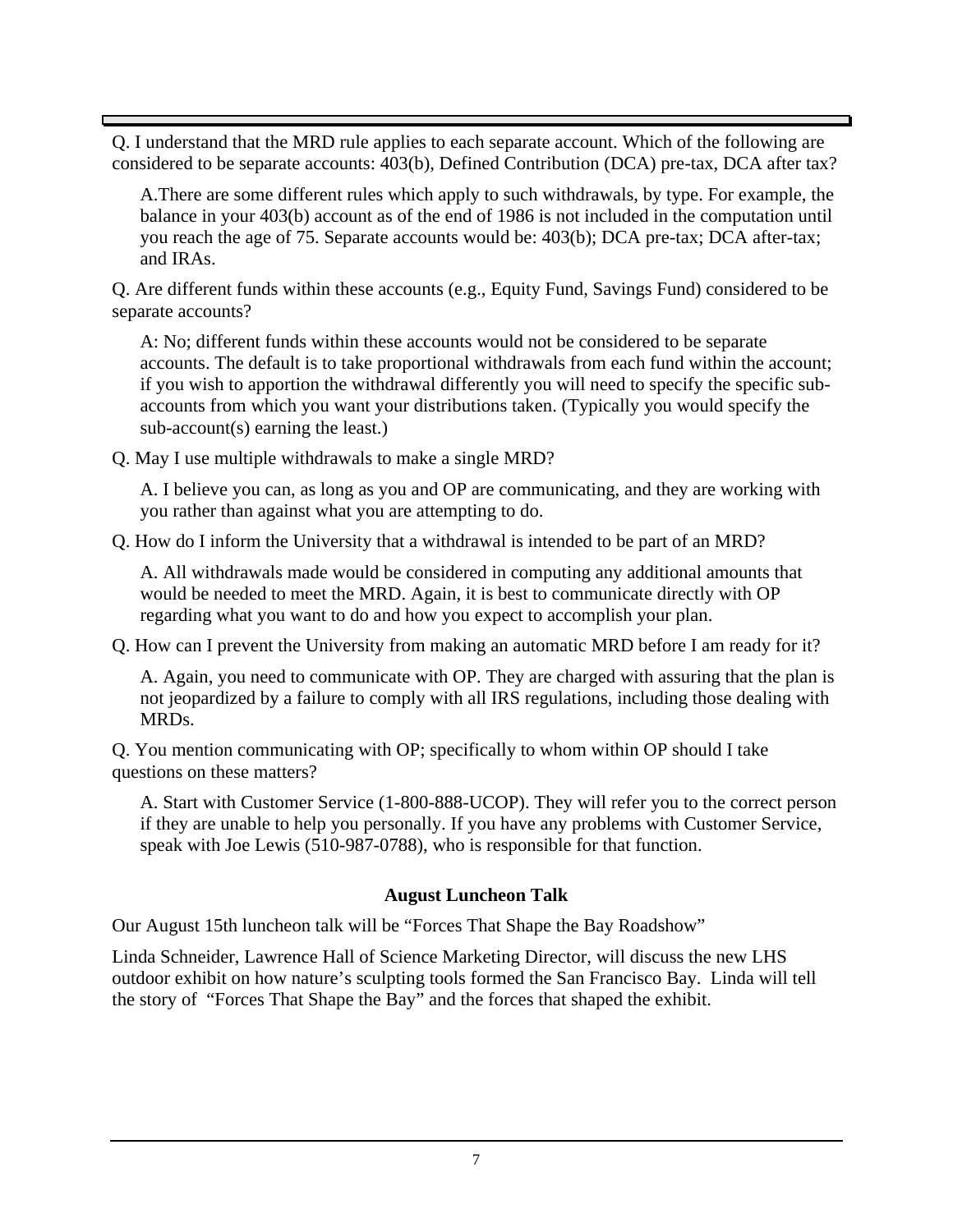#### **Footnote to the 20th Anniversary Issue (From your original Editorial Team)**

After the Anniversary Issue was published (Vol 20 No. 1) we realized that there was no mention of who had originated the name *EX-Ls EX-PRESS*. Back in the very first issue, Vol 1, No. 1 (called the *NO-NAME-NEWS* at that time), we announced a contest for a permanent name for our newsletter and offered a reward of two tickets for a free luncheon. The suggestions were published in the next issue: *EX-Ls Tidings* (Red LeFebvre); *Grey-T Days* (Hank Cutler); *Split Atoms* (Marv Hartley); and the winner: *EX-Ls Ex-PRESS*, by Edgar and Eula Allred. A good choice don't you think?

Note - Hank Cutler and Marv Hartley are still members. Do you two have anything to add to the above mentioned historical event?

Shirley Ashley

#### **Ed Fleischer in Vienna Hospital**

Member Nancy Montoya passed along the news on July 10th that member Ed Fleischer is in intensive care in a hospital in Vienna, Austria. He and his wife, Pauline, were just finishing their travels on June 14th, when Ed was taken ill and entered the hospital. There is no word on when he will be able to return home. Pauline is staying at the Hilton Hotel, Am Stadpark, VA1030, Wien, Austria, and talks to Nancy frequently. As the Ex-Press was going to press, Nancy reported that Ed is responding better, and is expected to be Med-Vacced to John Muir in Walnut Creek by Friday, July 26. Nancy can be reached at 510/376-4606 for an update.

#### **Oakland Museum Natural History Field Trips**

Ex-Ls member Maxine Adams, a docent at the Oakland Museum of California, has provided the following list of trips sponsored and organized by the museum that Maxine will be leading. More information on these can be found on the Museum's web site at www.museumca.org. Let Maxine know if you are interested in participating in any of these trips. She can be reached at (510) 482-5010. Any suggestions of additional destinations that might be of interest would also be appreciated.

Mansions and Magnolias March 11-19, 2003

Tour historic homes and gardens of the old South along the coast from Mobile, Alabama, to Mississippi's gulf Coast to New Orleans.

The Villas and Gardens of Tuscany May 2-13, 2003

Visit Northern Italy's Lake District gardens full of azaleas and rhododendrons. Sight-seeing in Milan, Lake Como, Sienna, Verona, Venice and Florence. We will have 5 nights in Florence, giving us time in the evening to visit famous galleries.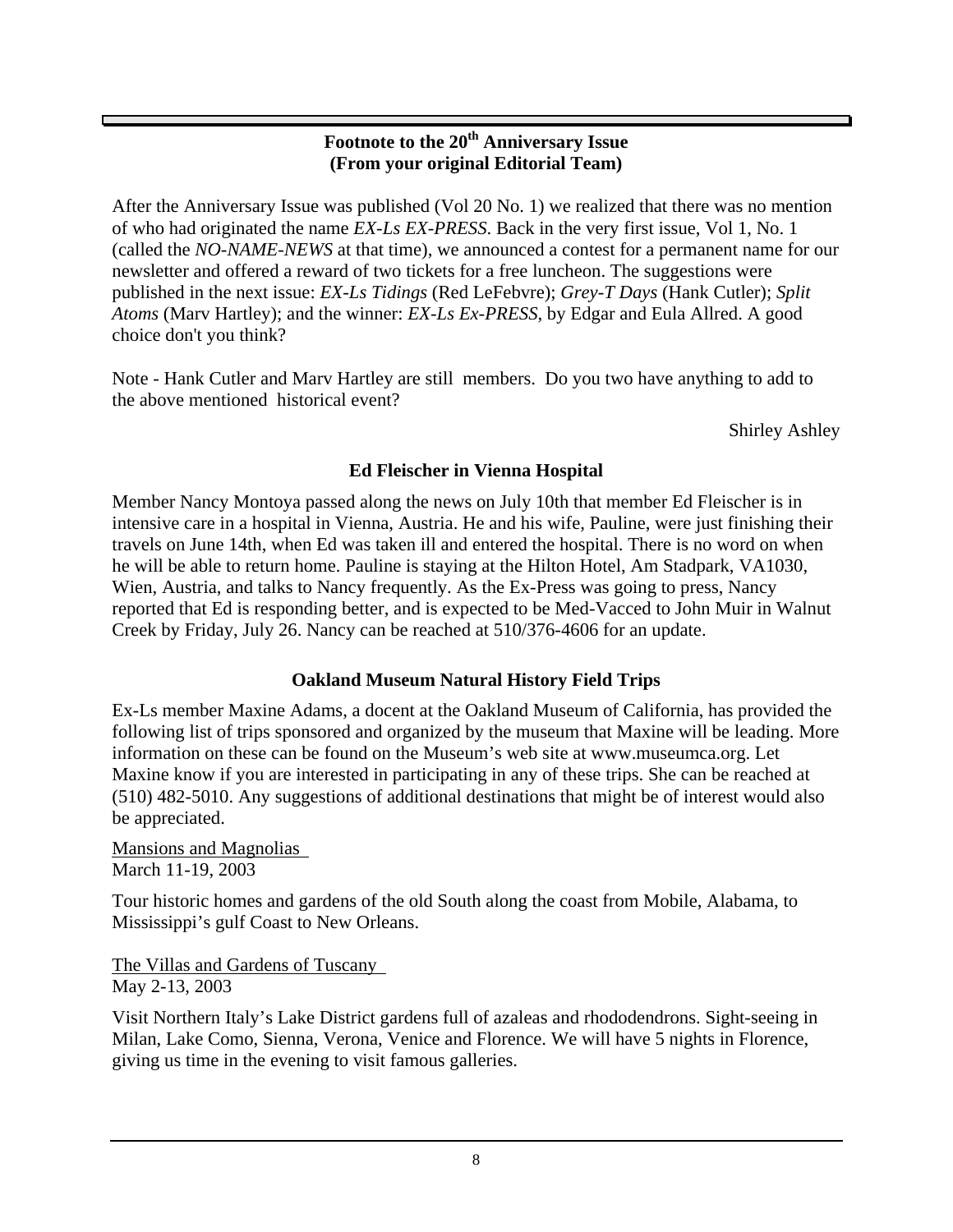The two trips below are small-ship (i.e., 70 passengers) cruises.

Great Whales of Baja & Sea of Cortez Feb 15-24, 2003

Canoe or swim with gray whales and their babies in the Bay of Magdalena, or go hiking on the islands. For those who wish to snorkel with the sea lions, all equipment is provided.

Alaska with a Difference June 21-28, 2003

Kayaking among icebergs or hiking through moss-covered forests. Sail from Juneau, with several stops including Glacier Bay. There is plenty of variety in the activities available, both for those who like to be active and those who would prefer a more leisurely time.

#### **Egyptian Exhibition Trip Legion of Honor in San Francisco**

September 7 or Sept. 21

The LBNL Employees' Arts Council has organized two docent-led tours of the exhibition **Eternal Egypt: Masterworks of Ancient Art from The British Museum** on September 7 or September 21 at the Palace of the Legion of Honor in San Francisco's Lincoln Park. Each tour will begin at 9:00 a.m. (prior to the museum's opening to the public) and will last about an hour. Each tour is limited to 25-30.

This exhibition is the biggest Egyptian exhibition to visit San Francisco since the Tut exhibition. Additional information is available on the Legion's web site at <http://www.thinker.org/legion/exhibitions/129/index.html>.

Information on reservations and ticket prices is available from Mary Clary, mmclary@lbl.gov or 510-486-4940.

(If you wish to be placed on the distribution list for direct notification of future EAC tours, please contact Mary as indicated above.)

#### **Board Meetings to Change Venue**

Because of the conversion of the B77 lunchroom to (very nice) office space, the Ex-Ls Board of Directors meetings will be held in the Cafeteria, beginning with the October meeting. (Meetings are held the third Thursday of the month before a luncheon meeting, at 3:45. The next meeting is scheduled for October 17, 2002. All members are welcome to attend.)

#### **Open House at Berkeley Lab on October 5**

For the past year, lab shuttle buses have been carrying "Did You Ever Wonder…?" posters, telling about Berkeley Lab's research programs, as they traveled their routes through Berkeley. Soon the Lab buses will all exhibit posters that ask, "Did You Ever Wonder…about the Wonders that can be found at Berkeley Lab?"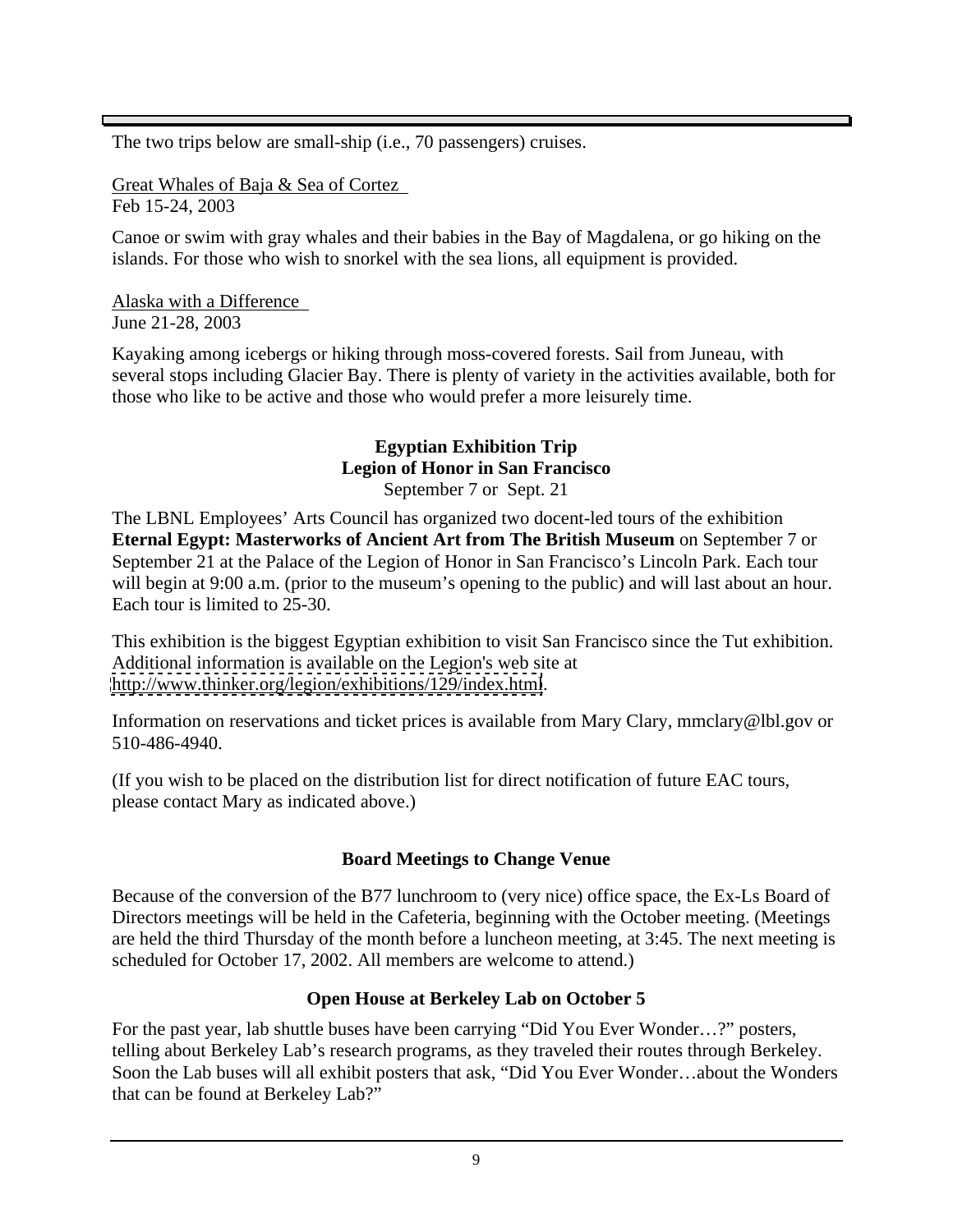Those who answer "yes," and the merely curious, will be invited to the 2002 Laboratory Open House on Saturday, October 5. Every division and department at the lab will play a part in the fourth modern installment of this biannual tradition. The all-day (10 a.m. to 4 p.m.) program will include hands-on activities and scientific exhibits, facility and site tours, lectures and demonstrations, a children's science zone, a career fair, plus food and music. Some of the lab's most distinguished scientists will share the highlights of their research for the estimated 5,000 visitors who are expected to descend upon the lab that day.

It's also a wonderful opportunity for former Laboratory scientists and staffers to renew acquaintances, get caught up on the latest research programs in their fields, and share in the pride that comes from experiencing once again the excitement of discovery.

Among the highlights will be a "robotics corral" being developed by the Engineering Division to demonstrate the versatility and utility of these mechanical assistants. Engineering will also sponsor the ever-popular "electronic petting zoo," in which youngsters get to dismantle and inspect used computers and other high-tech devices.

The Advanced Light Source will be the center of a lot of activity, including tours of the experimental floor and science talks. Several of the beamlines will host demonstrations. The Life Sciences offerings, most at Building 84, will feature mini-demonstrations, a "junior gene sleuths" interactive experience for children, and a microarray robotics exercise.

Environmental Energy Technologies will showcase an array of displays about energy-efficient lighting, building design, electricity use, and "smart" windows technology. The Physics Division's offerings will feature lectures, a remote telescope viewing activity, the supernova satellite project, displays about BaBar and other particle detectors, and a web-based "particle adventure" for kids.

Other program highlights will be announced in the coming weeks. Check frequently at the Open House web site: [www.lbl.gov/openhouse](http://www.lbl.gov/openhouse).

In the auditorium, a day-long series of lectures by distinguished scientists will offer informative 30-minute respites from the outdoor shows. An exhibition by the Lawrence Hall of Science will also be included.

Special events include an award ceremony for outstanding teachers, which will follow morning teacher workshops sponsored by the Center for Science and Engineering Education; and the dedication of the Seaborg Conference Room in Building 70a. The designation will honor one of the laboratory's most decorated researchers, the late Nobelist Glenn T. Seaborg. The room (3377) will feature memorabilia from Seaborg's career.

The Berkeley Lab Music Club will coordinate a day of performances on the stage at the cafeteria, ranging from classical to Latin to rock 'n' roll. Food booths in the lower cafeteria parking lot will offer a diverse assortment of low-cost fare.

As with previous Open Houses, on-site parking will be limited that day, and most visitors will arrive on buses from campus parking lots and the BART station.

Ron Kolb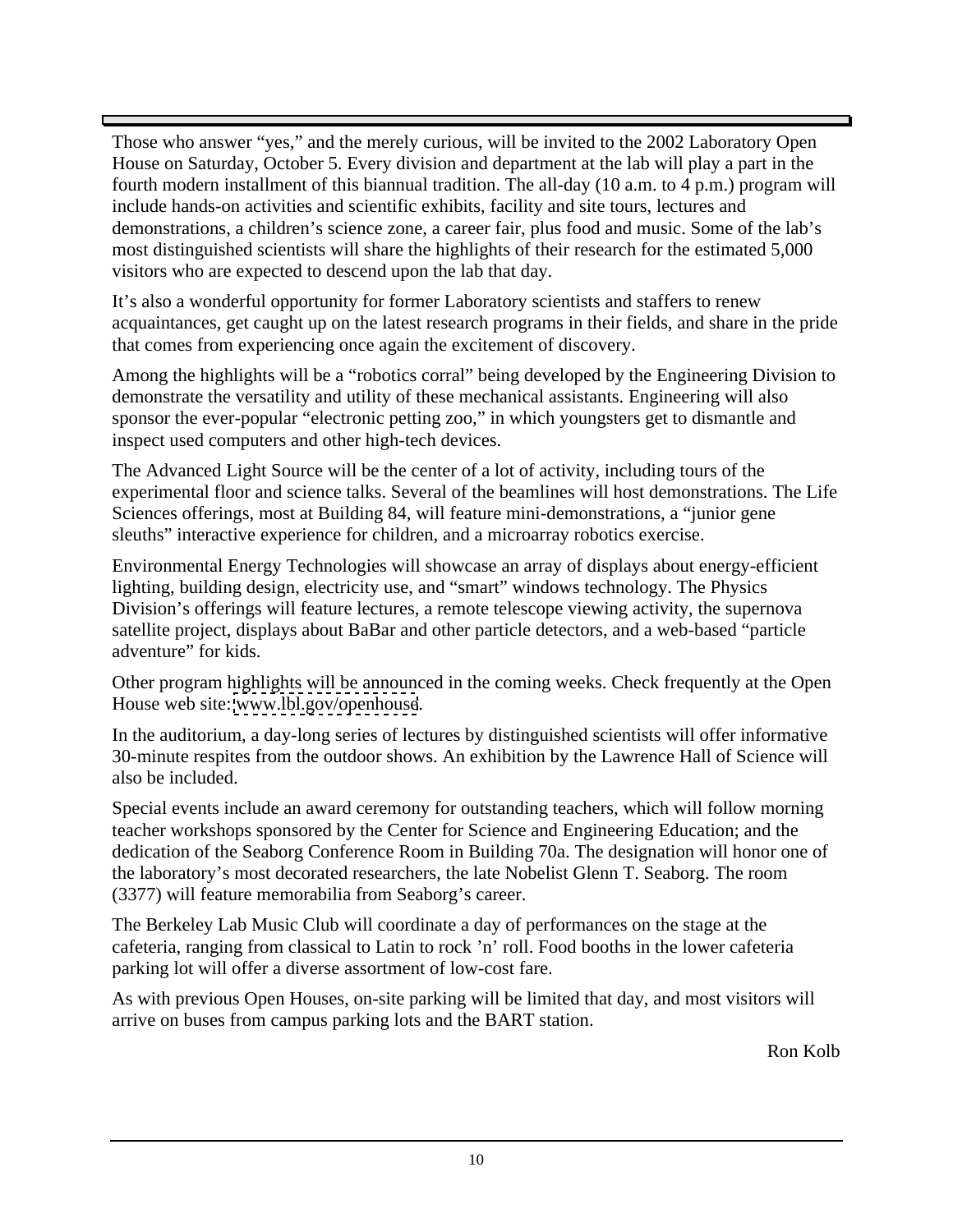| <b>WELCOME</b><br><b>IN MEMORIAM</b><br><b>NEW MEMBERS</b><br><b>Ron Lowder</b><br><b>Don Landis</b><br><b>Nancy &amp; Vic Montoya</b><br><b>Gary Schleimer (rejoining)</b><br><b>Donald Yee</b><br><b>NOTE:</b> If you haven't sent in your DUES<br>PLEASE – DO IT NOW!<br><b>MEMBERSHIP INFORMATION</b><br>Membership in EX-Ls is open to all past employees of LBL/LBNL. Annual dues are \$12 per<br>family, prorated over the year for new members. New members, please include your name, address, and phone number. Also, please includeany other information you would like included<br>Please send your check payable to EX-Ls to<br><b>Bud Larsh, Treasurer</b><br><b>610 Devonwood</b><br>Hercules, CA 94547<br>SEE YOU AT THE AUGUST 15 LUNCHEON<br>820 Villa Lane #3<br>Moraga, CA 94556<br>Be sure to make reservations by August 9<br>\$18<br><b>PREPAID</b><br>I I plan to attend the EX-Ls luncheon<br>I will bring ______ guest(s). Name(s) of guest(s):<br>Salad $\Box$<br><b>Menu Choice(s):</b> Beef $\Box$<br>$\textbf{Fish} \quad \Box$<br><b>Total Enclosed:</b><br>Please make check payable to EX-Ls<br><u> 1989 - Johann Barnett, fransk konge</u> |                                                                                          |  |  |
|------------------------------------------------------------------------------------------------------------------------------------------------------------------------------------------------------------------------------------------------------------------------------------------------------------------------------------------------------------------------------------------------------------------------------------------------------------------------------------------------------------------------------------------------------------------------------------------------------------------------------------------------------------------------------------------------------------------------------------------------------------------------------------------------------------------------------------------------------------------------------------------------------------------------------------------------------------------------------------------------------------------------------------------------------------------------------------------------------------------------------------------------------------------------------|------------------------------------------------------------------------------------------|--|--|
|                                                                                                                                                                                                                                                                                                                                                                                                                                                                                                                                                                                                                                                                                                                                                                                                                                                                                                                                                                                                                                                                                                                                                                              |                                                                                          |  |  |
|                                                                                                                                                                                                                                                                                                                                                                                                                                                                                                                                                                                                                                                                                                                                                                                                                                                                                                                                                                                                                                                                                                                                                                              |                                                                                          |  |  |
|                                                                                                                                                                                                                                                                                                                                                                                                                                                                                                                                                                                                                                                                                                                                                                                                                                                                                                                                                                                                                                                                                                                                                                              |                                                                                          |  |  |
|                                                                                                                                                                                                                                                                                                                                                                                                                                                                                                                                                                                                                                                                                                                                                                                                                                                                                                                                                                                                                                                                                                                                                                              |                                                                                          |  |  |
|                                                                                                                                                                                                                                                                                                                                                                                                                                                                                                                                                                                                                                                                                                                                                                                                                                                                                                                                                                                                                                                                                                                                                                              |                                                                                          |  |  |
|                                                                                                                                                                                                                                                                                                                                                                                                                                                                                                                                                                                                                                                                                                                                                                                                                                                                                                                                                                                                                                                                                                                                                                              |                                                                                          |  |  |
|                                                                                                                                                                                                                                                                                                                                                                                                                                                                                                                                                                                                                                                                                                                                                                                                                                                                                                                                                                                                                                                                                                                                                                              |                                                                                          |  |  |
|                                                                                                                                                                                                                                                                                                                                                                                                                                                                                                                                                                                                                                                                                                                                                                                                                                                                                                                                                                                                                                                                                                                                                                              |                                                                                          |  |  |
|                                                                                                                                                                                                                                                                                                                                                                                                                                                                                                                                                                                                                                                                                                                                                                                                                                                                                                                                                                                                                                                                                                                                                                              |                                                                                          |  |  |
|                                                                                                                                                                                                                                                                                                                                                                                                                                                                                                                                                                                                                                                                                                                                                                                                                                                                                                                                                                                                                                                                                                                                                                              |                                                                                          |  |  |
|                                                                                                                                                                                                                                                                                                                                                                                                                                                                                                                                                                                                                                                                                                                                                                                                                                                                                                                                                                                                                                                                                                                                                                              | in the annual membership directory, such asspouse's name, e-mail address, or fax number. |  |  |
|                                                                                                                                                                                                                                                                                                                                                                                                                                                                                                                                                                                                                                                                                                                                                                                                                                                                                                                                                                                                                                                                                                                                                                              |                                                                                          |  |  |
|                                                                                                                                                                                                                                                                                                                                                                                                                                                                                                                                                                                                                                                                                                                                                                                                                                                                                                                                                                                                                                                                                                                                                                              |                                                                                          |  |  |
|                                                                                                                                                                                                                                                                                                                                                                                                                                                                                                                                                                                                                                                                                                                                                                                                                                                                                                                                                                                                                                                                                                                                                                              |                                                                                          |  |  |
|                                                                                                                                                                                                                                                                                                                                                                                                                                                                                                                                                                                                                                                                                                                                                                                                                                                                                                                                                                                                                                                                                                                                                                              |                                                                                          |  |  |
|                                                                                                                                                                                                                                                                                                                                                                                                                                                                                                                                                                                                                                                                                                                                                                                                                                                                                                                                                                                                                                                                                                                                                                              | To: Inge Henle                                                                           |  |  |
|                                                                                                                                                                                                                                                                                                                                                                                                                                                                                                                                                                                                                                                                                                                                                                                                                                                                                                                                                                                                                                                                                                                                                                              |                                                                                          |  |  |
|                                                                                                                                                                                                                                                                                                                                                                                                                                                                                                                                                                                                                                                                                                                                                                                                                                                                                                                                                                                                                                                                                                                                                                              | From:                                                                                    |  |  |
|                                                                                                                                                                                                                                                                                                                                                                                                                                                                                                                                                                                                                                                                                                                                                                                                                                                                                                                                                                                                                                                                                                                                                                              |                                                                                          |  |  |
|                                                                                                                                                                                                                                                                                                                                                                                                                                                                                                                                                                                                                                                                                                                                                                                                                                                                                                                                                                                                                                                                                                                                                                              |                                                                                          |  |  |
|                                                                                                                                                                                                                                                                                                                                                                                                                                                                                                                                                                                                                                                                                                                                                                                                                                                                                                                                                                                                                                                                                                                                                                              |                                                                                          |  |  |
|                                                                                                                                                                                                                                                                                                                                                                                                                                                                                                                                                                                                                                                                                                                                                                                                                                                                                                                                                                                                                                                                                                                                                                              |                                                                                          |  |  |
|                                                                                                                                                                                                                                                                                                                                                                                                                                                                                                                                                                                                                                                                                                                                                                                                                                                                                                                                                                                                                                                                                                                                                                              |                                                                                          |  |  |